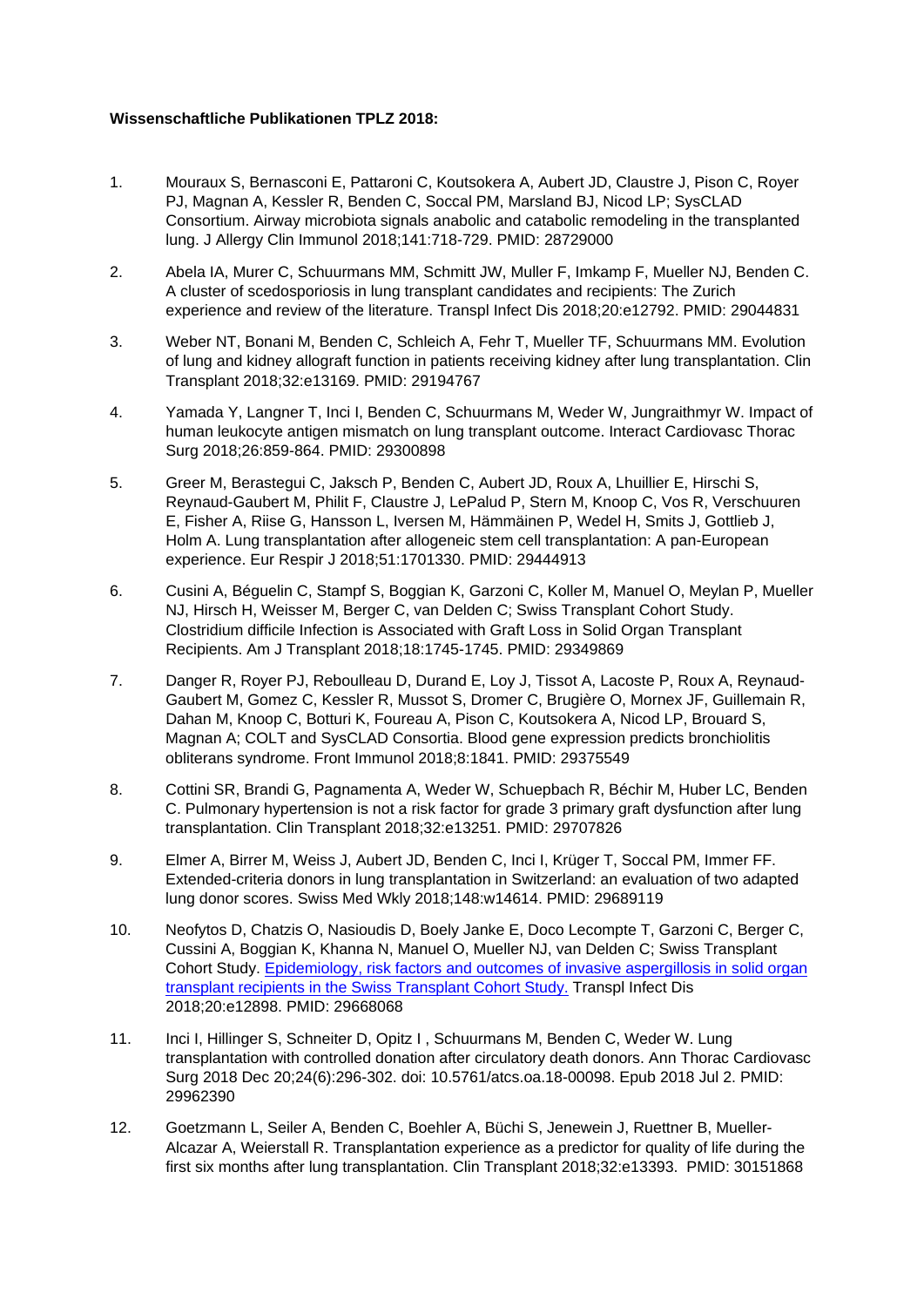- 13. Hofmann P, Benden C, Kohler M, Schuurmans MM. Tobacco use after lung transplantation: A retrospective analysis of patient characteristics, smoking cessation interventions and cessation success rates. Transplantation. 2019 Feb 4. doi: 10.1097/TP.0000000000002576. [Epub ahead of print] PMID: 30747844
- 14. Neofytos D, Hirzel C, Boely E, Lecompte T, Khanna N, Mueller NJ, Boggian K, Cusini A, Manuel O, van Delden C; Swiss Transplant Cohort Study. Pneumocystis jirovecii pneumonia in solid organ transplant recipients: a descriptive analysis for the Swiss Transplant Cohort. Transpl Infect Dis. 2018 Dec;20(6):e12984. doi: 10.1111/tid.12984. Epub 2018 Sep 19. PMID: 30155950
- 15. Kuster S, Stampf S, Gerber B, Baettig V, Weisser M, Geruli S, Medinger M, Passweg J, Schanz U, Garzoni C, Berger C, Chalandon Y, Mueller NJ, van Delden C, Neofytos D, Khanna N; Swiss Transplant Cohort Study. Incidence and outcome of invasive fungal disease after allogenic hematopoietic stem cell transplantation: A Swiss transplant cohort study. Transpl Infect Dis. 2018 Dec;20(6):e12981. doi: 10.1111/tid.12981. Epub 2018 Sep 4.
- 16. Schreiber PW, Bischoff-Ferrari HA, Boggian K, ban Delden C, Enriquez N, Fehr T, Garzoni C, Hirsch CC, Manuel O, Meylan P, Saleh L, Weisser M, Mueller NJ; Swiss transplant Cohort Study (STSC). Vitamin D status and risk of infections after liver transplantation in the Swiss Transplant Cohort Study. Transpl Int. 2019 Jan;32(1):49-58. doi: 10.1111/tri.13328. Epub 2018 Sep 3 PMID: 30099788
- 17. Beckmann S, Denhaerynck K, Stampf S, Saigi-Morgui N, Binet I, Koller M, Boely E, De Geest S; Psychosocial Interest Group; Swiss Transplant Cohort Study. New-onset obesity after liver transplantation – outcomes and risk factors: the Swiss Transplant Cohort Study. Transpl Int 2018;31:1254-1267. PMID: 29984844
- 18. Ghilardi G, Pabst T, Jeker B, Müller R, Cairoli A, Müller AMS, Bargetzi M, Hitz F, Baldomero H, Heim D, Schmidt A, Rossi D, Ghielmini M, Wannesson L, Lerch E, Samaras P, Schanz U, Passweg JR, Stussi G, Kleber M, Gerber B; Swiss Blood Stem Cell Transplantation Registry. Melphalan dose in myeloma patients ≥65 years of age undergoing high-dose therapy and autologous stem cell transplantation: a multicentric observational registry study. Bone Marrow Transplant. 2018 Nov 2. doi: 10.1038/s41409-018-0379-y. [Epub ahead of print] PubMed PMID: 30390061.
- 19. Mürner CM, Stenner-Liewen F, Seifert B, Mueller NJ, Schmidt A, Renner C, Schanz U, Knuth A, Manz MG, Scharl M, Gerber B, Samaras P. Efficacy of selective digestive decontamination in patients with multiple myeloma undergoing high-dose chemotherapy and autologous stem cell transplantation. Leuk Lymphoma. 2018 Aug 21:1-11. doi: 10.1080/10428194.2018.1496332. [Epub ahead of print] PubMed PMID: 30126310.
- 20. Simonis A, Fux M, Nair G, Mueller NJ, Haralambieva E, Pabst T, Pachlopnik Schmid J, Schmidt A, Schanz U, Manz MG, Müller AMS. Allogeneic hematopoietic cell transplantation in patients with GATA2 deficiency-a case report and comprehensive review of the literature. Ann Hematol. 2018 Oct;97(10):1961-1973. doi: 10.1007/s00277-018-3388-4. Epub 2018 Jun 13. Review. PubMed PMID: 29947977.
- 21. Giebel S, Labopin M, Potter M, Poiré X, Sengeloev H, Socié G, Huynh A, Afanasyev BV, Schanz U, Ringden O, Kalhs P, Beelen DW, Campos AM, Masszi T, Canaani J, Mohty M, Nagler A. Comparable results of autologous and allogeneic haematopoietic stem cell transplantation for adults with Philadelphia-positive acute lymphoblastic leukaemia in first complete molecular remission: An analysis by the Acute Leukemia Working Party of the EBMT. Eur J Cancer. 2018 Jun; 96:73-81.doi: 10.1016/j.ejca.2018.03.018. Epub 2018 Apr 18. PubMed PMID: 29679774.
- 22. Passweg JR, Baldomero H, Ansari M, Baerlocher GM, Bargetzi M, Chalandon Y, Duchosal MA, Gerull S, Güngör T, Halter JP, Heim D, Hess U, Leibundgut K, Masouridi-Levrat S, Müller A, Nair G, Pabst T, Renner C, Schmidt A, Stussi G, Nicoloso de Faveri G, Schanz U, For The Swiss Blood Stem Cell Transplantation Group Sbst. Haematopoietic cell transplantation in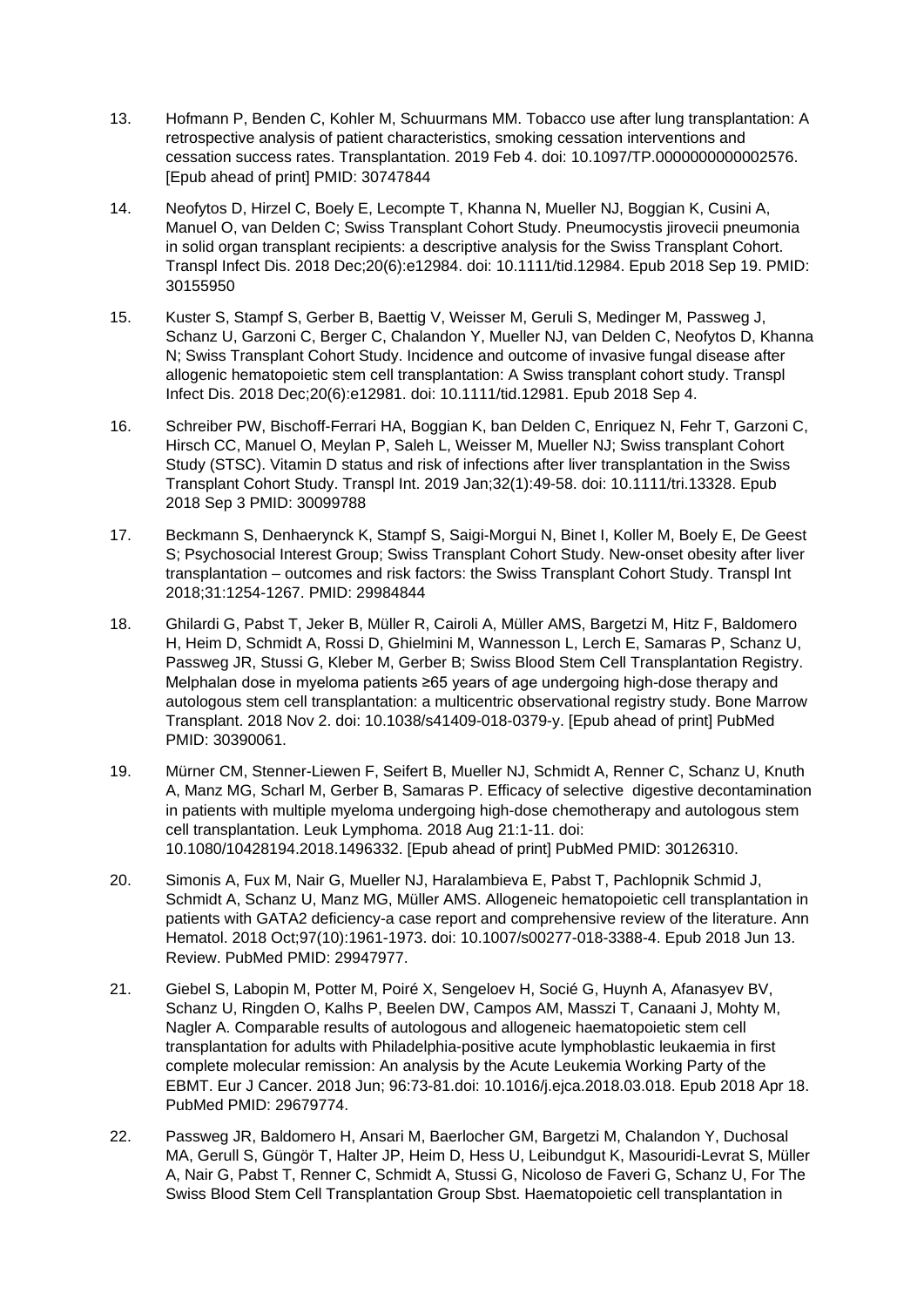Switzerland, changes and results over 20 years: a report from the Swiss Blood Stem Cell Transplantation Working Group for Blood and Marrow Transplantation registry 1997-2016. Swiss Med Wkly. 2018 Mar 1;148:w14589. doi: 10.4414/smw.2018.14589. eCollection 2018. PubMed PMID: 29493715.

- 23. Samaras P, Rütti MF, Seifert B, Bachmann H, Schanz U, Eisenring M, Renner C, Susanne Müller AM, Schmidt A, Mischo A, Fuchs I, Bargetzi M, Manz MG, Stupp R, Petrausch U, Stenner-Liewen F. Mobilization of Hematopoietic Progenitor Cells with Standard- or Reduced-Dose Filgrastim after Vinorelbine in Multiple Myeloma Patients: A Randomized Prospective Single-Center Phase II Study. Biol Blood Marrow Transplant. 2018 Apr; 24(4):694-699. doi: 10.1016/j.bbmt.2017.12.775. Epub 2017 Dec 12. PubMed PMID: 29246820.
- 24. Reese T, Raptis DA, Oberkofler CE, de Rougemont O, Györi GP, Gosteli-Peter M, Dutkowski P, Clavien PA, Petrowsky H. A systematic review and meta-analysis of rescue revascularization with arterial conduits in liver transplantation. Am J Transplant. 2018 Jul 11.
- 25. de Rougemont O, Oberkofler CE, Reese T, Gubler C. Acute Rejection of a Duodenal Graft. Am J Gastroenterol. 2018 Jul; 113(7):937.
- 26. Oberkofler CE, Reese T, Raptis DA, Kuemmerli C, de Rougemont O, De Oliveira ML, Schlegel A, Dutkowski P, Clavien PA, Petrowsky H. Hepatic artery occlusion in liver transplantation: What counts more, the type of reconstruction or the severity of the recipient's disease? Liver Transpl. 2018 Jun;24(6):790-802
- 27. Gerber PA, Hochuli M, Benediktsdottir BD, Zuellig RA, Tschopp O, Glenck M, de Rougemont O, Oberkofler C, Spinas GA, Lehmann R. Islet transplantation as safe and efficacious method to restore glycemic control and to avoid severe hypoglycemia after donor organ failure in pancreas transplantation. Clin Transplant. 2018 Jan
- 28. Rickels MR, Stock PG, de Koning EJP, Piemonti L, Pratschke J, Alejandro R, Bellin MD, Berney T, Choudhary P, Johnson PR, Kandaswamy R, Kay TWH, Keymeulen B, Kudva YC, Latres E, Langer RM, Lehmann R, Ludwig B, Markmann JF, Marinac M, Odorico JS, Pattou F, Senior PA, Shaw JAM, Vantyghem MC, White S. Defining Outcomes for β-Cell Replacement Therapy in the Treatment of Diabetes: a Consensus Report on the Igls Criteria from the IPITA/EPITA Opinion Leaders Workshop Transplant Int 2018, 31:343-52
- 29. Quteineh L, Wójtowicz A, Bochud PY, Crettol S, Vandenberghe F, Venetz JP, Manuel O, Golshayan D, Lehmann R, Mueller NJ, Binet I, van Delden C, Steiger J, Mohacsi P, Dufour JF, Soccal PM, Kutalik Z, Marques-Vidal P, Vollenweider P, Recher M, Hess C, Pascual M, Eap CB; Swiss Transplant Cohort Study.Genetic immune and inflammatory markers associated with diabetes in solid organ transplant recipients. Am J Transplant. 2019 Jan;19(1):238-246. doi: 10.1111/ajt.14971. Epub 2018 Jul 13. PMID: 29920932
- 30. Lehmann R. Beta-cell replacement of treatment of severe hypoglycemia: long-term comparison between islet-kidney vs. pancreas-kidney transplantation Diabetologia Hungarica 2018, 26 (4):207-220
- 31. Neofytos D, Chatzis O, Nasioudis D, Janke EB, Lecompte TD, Garzoni C, Berger C, Cussini A, Boggian K, Khanna N, Manuel O, Mueller NJ, van Delden C Swiss Transplant Cohort Study, Epidemiology, risk factors and outcomes of invasive aspergillosis in solid organ transplant recipients in the Swiss Transplant Cohort Study. Transpl Infect Dis. 2018 Aug;20(4):e12898. doi: 10.1111/tid.12898. Epub 2018 May 10.
- 32. Ersözlü S, Desnick RJ, Huynh-Do U, Canaan-Kühl S, Barbey F, Genitsch V, Müller T, Cheetham M, Flammer A, Schaub S, Nowak A. Long-Term Outcomes of Kidney Transplantation in Fabry Disease. Transplantation 2018; Apr 24. doi: 10.1097
- 33. Wiegand A, Ritter A, Graf N, Arampatzis S, Sidler D, Hadaya K, Mueller TF, Wagner C, Wüthrich R, Mohebbi N. Preservation of kidney function in kidney transplant recipients by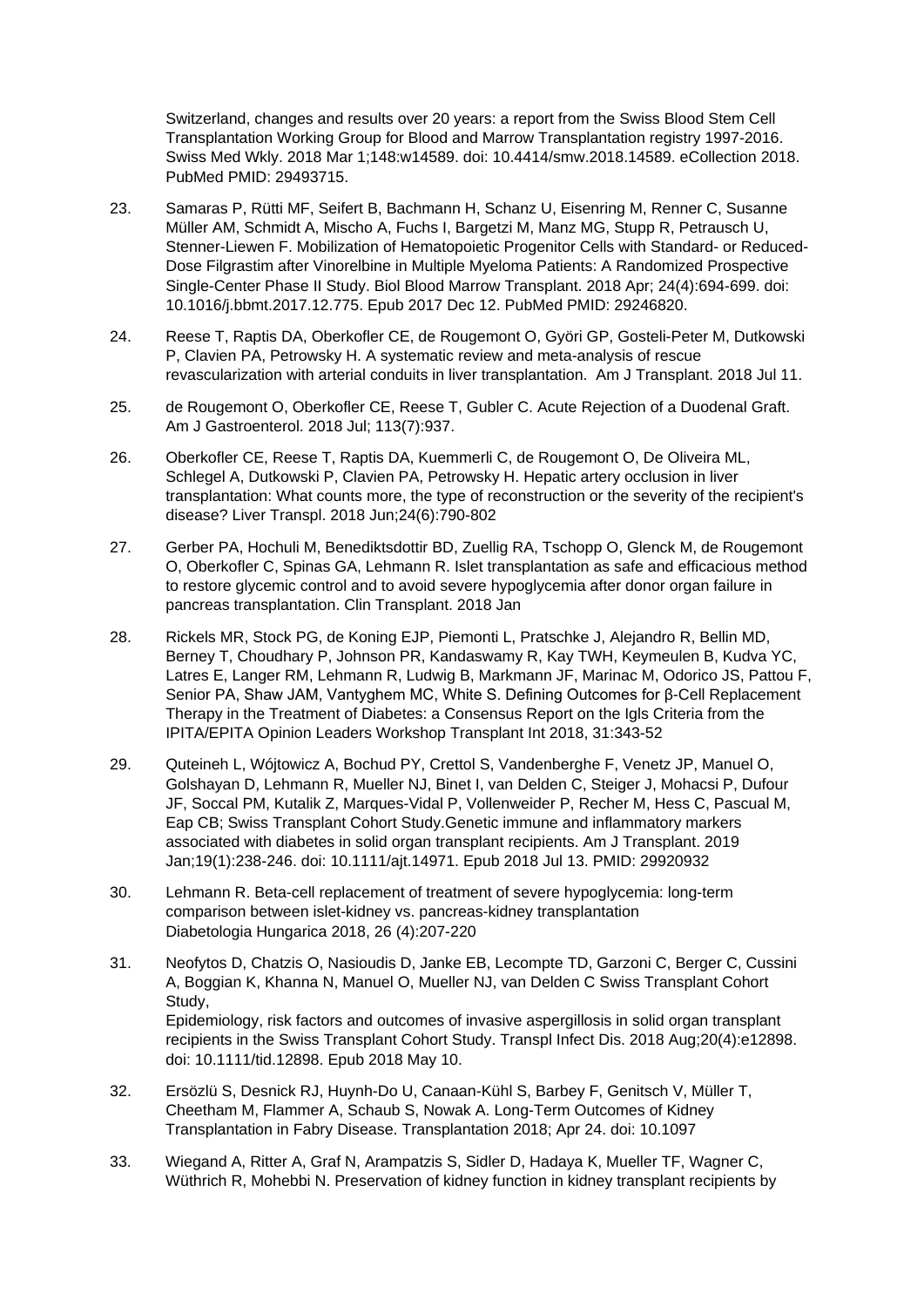alkali therapy (Preserve-Transplant Study): rationale and study protocol. (accepted BMC Nephrology, 06/18)

- 34. Eikrem O, Walther TC, Fltberg A, Beisvag V, Strauss P, Farstad M, Beisland C, Koch E, Mueller TF, Marti HP. Fine Needle Aspirates of Kidneys: a promising tool for RNA sequencing in renal allografts. (accepted BMC Nephrology, 22.08.18)
- 35. Kölling MH, Seeger H, Kielstein JT, Kistler A, Haddad G, Nowak A, Faulhaber-Walter R, Hafer C, Haller H, Fliser D, Mueller TF, Wüthrich RP, Lorenzen JM. The circular RNA ciRs-126 predicts survival in critically ill patients with acute kidney injury. Kidney International Reports (accepted 28.5.18)
- 36. Sigaroudi A, Jetter A, Mueller TF, Kullak-Ublick G, Weiler S. Severe reduction in tacrolimus concentrations with concomitant metamizole (dipyrone) therapy in transplant patients. (in print Eur J Clin Pharm)
- 37. Schreiber PW, Kufner V, Hübel K, Schmutz S, Zagordi O, Kaur A, Bayard C, Greiner M, Zbinen A, Capaul R, Böni J, Hirsch HH, Mueller TF, Mueller NJ, Trkola A, Huber M. Metagenomic virome sequencing in living donor-recipient kidney transplant pairs revealed JC Polyomavirus transmission. (accepted for CID, Nov 27, 2018)
- 38. Steiner R, Kridel R, Giostra E, McKee T, Achermann R, Mueller N, Manuel O, Dickenmann M, Schuurmans MM, de Leval L, Fehr T, Tinguely M, Binet I, Cogliatti S, Haralamvieva E, Koller M, The Swiss Transplant Cohort Study Stcs, Dietrich PY. Low 5-year cumulative incidence of post-transplant lymphoproliferative disorders after solid organ transplantation in Switzerland. Swiss Med Wkly. 2018 Mar 8;148:w14596.
- 39. Yu K, Davidson CL, Wójtowicz A, Lisboa L, Wang T, Airo AM, Villard J, Buratto J, Sandalova T, Achour A, Humar A, Boggian K, Cusini A, van Delden C, Egli A, Manuel O, Mueller N, Bochud PY; Swiss Transplant Cohort Study, Burshtyn DN. LILRB1 polymorphisms influence posttransplant HCMV susceptibility and ligand interactions.J Clin Invest. 2018 Apr 2;128(4):1523-1537.
- 40. Gerber L, Gaspert A, Braghetti A, Zwahlen H, Wüthrich R, Zbinden R, Mueller N, Fehr T. Ureaplasma and Mycoplasma in kidney allograft recipients-A case series and review of the literature. Transpl Infect Dis. 2018 Jun 1:e12937
- 41. Schreiber PW, Bischoff-Ferrari HA, Boggian K, Bonani M, van Delden C, Enriquez N, Fehr T, Garzoni C, Hirsch HH, Hirzel C, Manuel O, Meylan P, Saleh L, Weisser M, Mueller NJ; Swiss Transplant Cohort Study (STCS). Bone metabolism dynamics in the early post-transplant period following kidney and liver transplantation. PLoS One. 2018 Jan 16;13(1):e0191167
- 42. Aguado JM, Manuel O. Editorial for ESCMID Study Group for Infections in Compromised Hosts (ESGICH) Consensus Document on the safety of targeted and biological therapies: an infectious diseases perspective. Clin Microbiol Infect. 2018 Jun;24 Suppl 2:S53-S70. doi: 10.1016/j.cmi.2018.02.009. Epub 2018 Feb 16. Review.
- 43. Robert-Gangneux F, Meroni V, Dupont D, Botterel F, Garcia JMA, Brenier-Pinchart MP, Accoceberry I, Akan H, Abbate I, Boggian K, Bruschi F, Carratalà J, David M, Drgona L, Djurković-Djaković O, Farinas MC, Genco F, Gkrania-Klotsas E, Groll AH, Guy E, Hirzel C, Khanna N, Kurt Ö, Junie LM, Lazzarotto T, Len O, Mueller NJ, Munoz P, Pana ZD, Roilides E, Stajner T, van Delden C, Villena I, Pelloux H, Manuel O. Toxoplasmosis in Transplant Recipients, Europe, 2010-2014. Emerg Infect Dis. 2018 (8):1497- 1504.doi:10.3201/eid2408.180045.
- 44. Stämpfli SF, Özkartal T, Hagenbuch N, Bernhart S, Flammer AJ, Vecchiati A, Fröhlich GM, Ruschitzka F, Held L, Tanner FC. Pericardial effusion unrelated to surgery is a predictor of mortality in heart transplant patients. Cardiol J. 2018;25(6):714-721
- 45. Arrigo M, Ruschitzka F, Flammer AJ. Acute heart failure. Ther Umsch 2018;75(3):155-160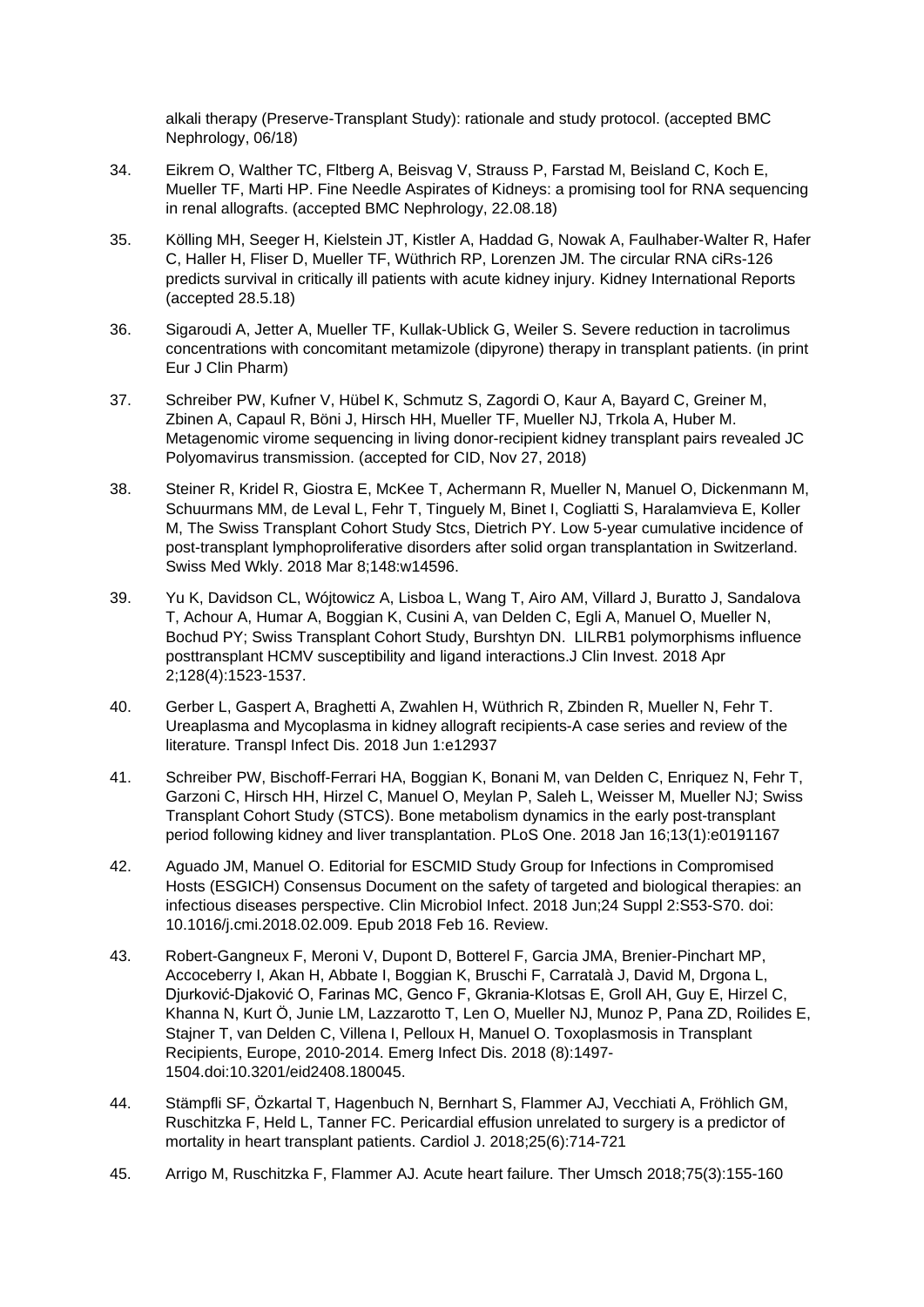- 46. Oebel S, Hamada S, Higashigaito K, von Spiczak J, Klotz E, Enseleit F, Hinzpeter R, Ruschitzka F, Manka R, Alkadhi H. Comprehensive morphologic and functional imaging o heart transplant patients: first experience with dynamic perfusion CT. Eur Radiol. 2018 Oct;28(10):4111-4121
- 47. Crespo-Leiro MG, Metra M, Lund LH, Milicic D, Costanzo MR, Filippatos G, Gustafsson F, Tsui S, Barge-Caballero E, De Jonge N, Frigerio M, Hamdan R, Hasin T, Hülsmann M, Nalbantgil S, Potena L, Bauersachs J, Gkouziouta A, Ruhparwar A, Ristic AD, Straburzynska-Migaj E, McDonagh T, Seferovic P, Ruschitzka F. Advanced heart failure: a position statement of the Heart Failure Association of the European Society of Cardiology. Eur J Heart Fail. 2018 Nov;20(11):1505-1535
- 48. Barten MJ, Schulz U, Beiras-Fernandez A, Berchtold-Herz M, Boeken U, Garbade J, Hirt S, Richter M, Ruhpawar A, Sandhaus T, Schmitto JD, Schönrath F, Schramm R, Schweiger M, Wilhelm M, Zuckermann A. The clinical impact of donor-specific antibodies in heart transplantation. Transplant Rev (Orlando). 2018 Oct;32(4):207-217.
- 49. Gassmann D, Weiler S, Mertens J, Reiner C, Vrugt B, Nägeli M. Mangana M, Müllhaupt B, Jenni F, Misselwitz B (2018). Liver Allograft Failure After Nivolumab Treatment- A Case Report With Systematic Literature Resarch. Transplantation Direct 2018 Jul 20;4(8):e376
- 50. Dantal J, Morelon E, Rostaing L, Goffin E, Brocard A, Tromme I, Broeders N, Del Marmol V, Chatelet V, Dompmartin A, Kessler M, Serra A, Hofbauer GFL, Kamar N, Pouteil-Noble C, Kanitakis J, Roux A, Decullier E, Euvrard S; TUMORAPA Study Group. Sirolimus for Secondary Prevention of Skin Cancer in Kidney Transplant Recipients: 5-Year Results. J Clin Oncol. 2018 Sep 1;36(25):2612-2620.
- 51. Hofmann P, Benden C, Kohler M, Schuurmans MM. Smoking resumption after heart or lung transplantation: a systematic review and suggestions for screening and management. J Thorac Dis 2018;10:4609-4618. PMID: 30174913
- 52. Benden C. Indikationen für die Lungentransplantation. Medical Tribune 2018, 51. Jahrgang, Nr. 27-33, S. 11.
- 53. Robinson CA, Inci I, Naegeli M, Murer C, Schuurmans MM, Urosevic-Maiwald M, Schüpbach R, Weder W, Benden C. Extracorporeal photopheresis as second-line treatment therapy in life-threatening primary graft dysfunction following lung transplantation. Pediatr Transplant 2018; 22: e13145. PMID: 29380491
- 54. Danziger-Isakov L, Benden C. Pediatric patients. ISHLT Monograph Series. Management of Fungal Infections in Mechanical Circulatory Support and Cardiothoracic Organ Transplant Recipients. UAB Printing 2018; 12: 100-110.
- 55. Benden C. Pediatric lung transplantation. In: Lung transplantation in the third millennium. Van Raemdonck D, Venuta F (eds.). AME Publishing Company, 2018, 89-97.
- 56. Benden C, Josephson M, Hanna B. Indications for lung transplantation. In: Solid organ transplantation in infants and children. Dunn SP, Horslen S (eds.). Springer Nature, 2018.
- 57. Camm et al. ESC Textbook of Cardiovascular Medicine, 3rd edition, 2018, Chapter 21.2 Mueller TF, Luyckx V. Causes of death in renal disease.
- 58. Camm et al. ESC Textbook of Cardiovascular Medicine, 3rd edition, 2018, Chapter 21.7 Mueller TF, Luyckx VSpecial considerations in patients undergoing renal replacement therapy and kidney transplant patients.
- 59. Crespo, MM, McCarthy DP, Hopkins PM, Clark SC, Budev,M, Bermudez CA, Benden C, Eghtesady P, Lease E, Leard L, D'Cunha J, Wigfield CH, Cypel, M, Diamond JM, Yun JJ, Yarmus L, Machuzak M, Klepetko W, Verleden G, Hoetzenecker K, Dellgren G, Mulligan M. ISHLT consensus statement on adult and pediatric airway complications after lung transplantation: definitions, grading system, and therapeutics. J Heart Lung Transplant 2018;37:548-563. PMID: 29550149